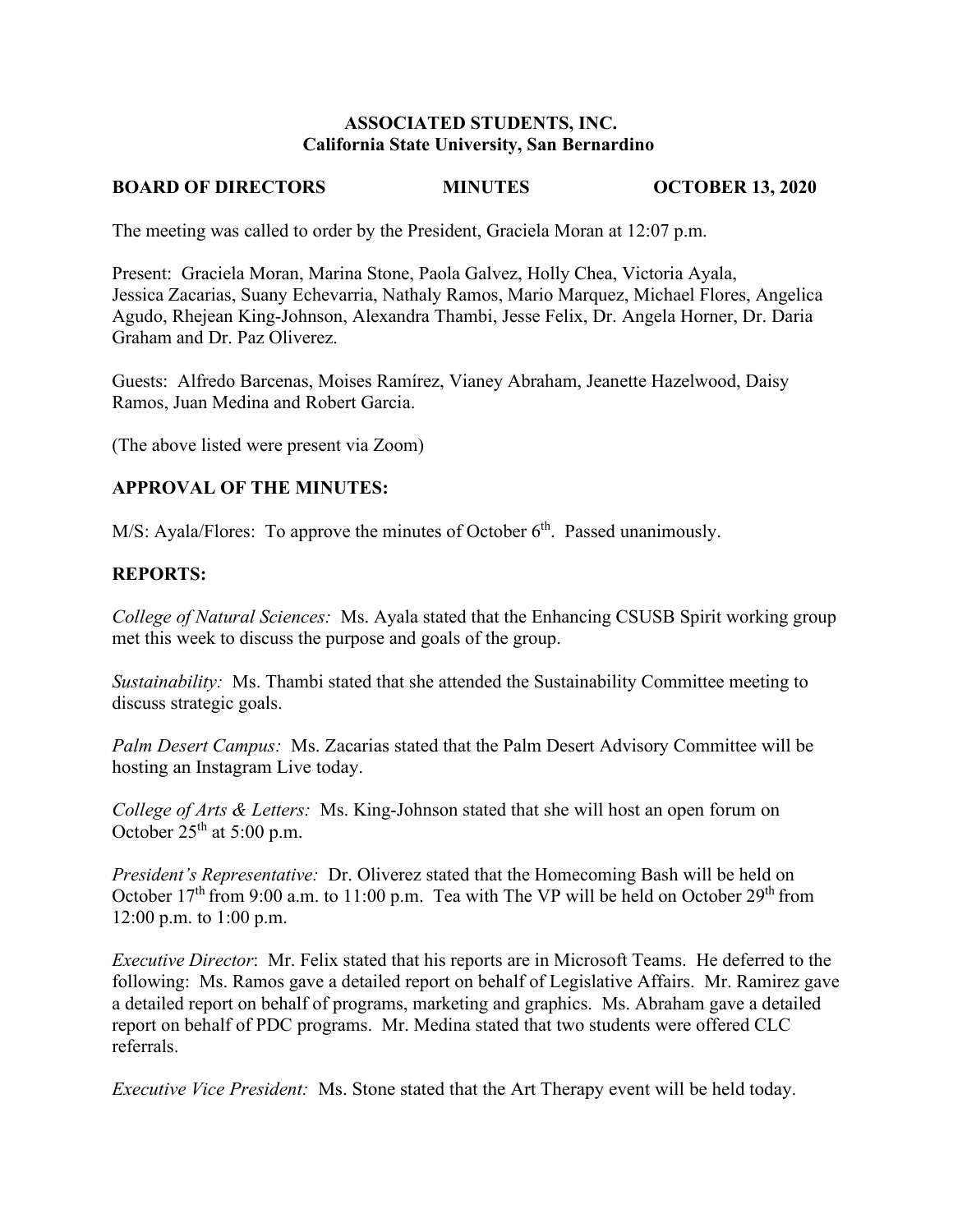*President:* Ms. Moran stated that her reports are in Microsoft Teams. She met with President Morales to discuss students' concerns

### **ADOPTION OF AGENDA:**

The agenda was adopted.

### **NEW BUSINESS:**

## **BD 128-20 M/S Zacarias/Echevarria: Appointment of Alexis McGowan as a student-atlarge representative to the ASI Finance Committee.**

Ms. Galvez spoke in favor of Ms. McGowan.

Ms. Ayala stated that the Finance Committee is still in need of student-at-large representatives and encouraged the Board to help promote the Committee.

Passed unanimously.

## **BD 129-20 M/S Felix/Ayala: Approval to donate an ASI desktop workstation (monitor, keyboard, CPU and mouse) to a CSUSB student as part of the Fall 2020 Homecoming giveaway.**

Mr. Felix stated that the campus administration offered to deck out a student's desk as the grand prize for the Homecoming Bash. ASI has computers in the office that need to be removed from inventory due to the time frame. The computer would be completely wiped out by IT and would be donated as part of the grand prize if approved.

Dr. Oliverez stated that the grand prize consists of a desk, chair, lamp, and a desk organizer. Other prizes will be awarded to students who register to the Homecoming Bash.

Discussion ensued.

Passed unanimously.

### **BD 130-20 M/S Felix/Zacarias: Appointment of Robert Garcia as the Staff Council representative to the ASI Board of Directors.**

Mr. Felix spoke in favor of Mr. Garcia. He deferred to Mr. Barcenas.

Mr. Barcenas spoke in favor of Mr. Garcia.

Mr. Garcia stated that he is looking forward excited to represent students as the Staff Council representative.